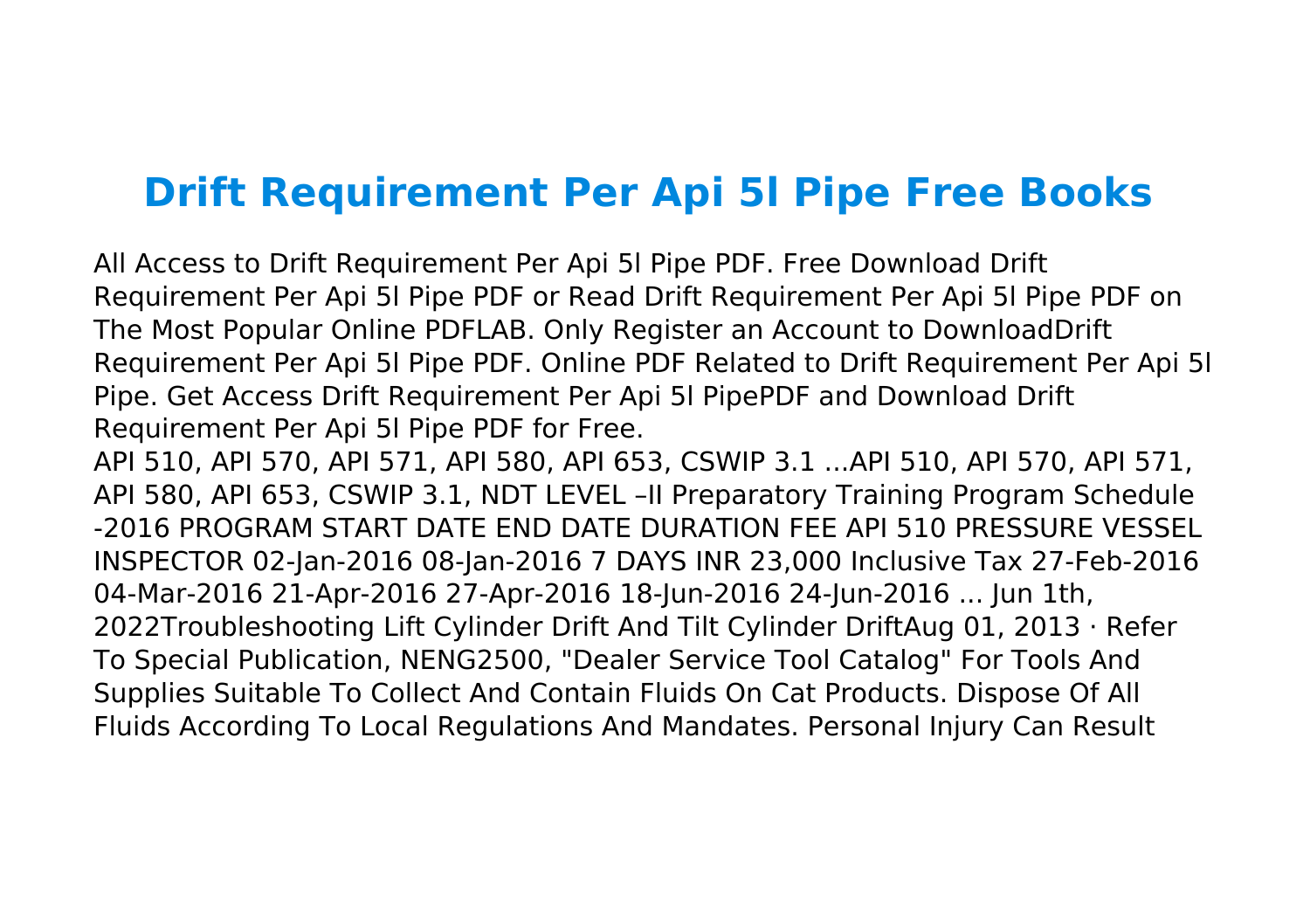From Hydraulic Oil Pressure And Hot Oil. Hydr Jun 1th, 2022LDAP API CMTS API Automation API Mobile APISite Data METROCAST Site ID: MA25-C Latitude 37.23 Longitude 76.22 Date Nov. 28, 2016 Time 03:13 PM Transformer # Hub MATHEWS City BOHANNON State / Province VA Zip Code 23021 Region VA System MATHEWS Node MA25 Country USA Project ID METROCAST VA CORP Street(s) 1692 NORTH RIVER RD Address No Jan 1th, 2022.

Pipe And Tube - Steel Pipe Fittings - Hebei Renlong Pipe ...STAINLESS STEEL TUBE Welded Austenitic Stainless Steel Tube For Boiler, Heat-Exchanger, General Service & Food-Industrial Tubing ASTM A249, A269, A270, J Apr 1th, 2022Pipe Rollers Pipe Supports From Pipe Hanger CatalogSize Range: 2" (65mm)thru 24" (600mm)pipe Material: Cast Iron Roller And Steel Axle/hanger (Non-metallic Polyurethane Rollers Are Available) Function: For Supporting Pipe Where Movement May Occur Due To Thermal Expansion. Approvals: Conforms To Federal Specification WW-H-171E & A-A-1192A, Type 44, 1" (25mm)thru 20" (500mm), And Manufa Jun 1th, 2022C900 PRESSURE PIPE • SEWER PIPE • IPS PRESSURE PIPE • …Of The ANSI/AWWA C900 Standard Specification For Polyvinyl Chloride Water Distribution Pipe. The Integral Bell Joint System Meets The Requirements Of ASTM D3139 And Utilizes An Elastomeric Seal Meeting The Specification Defined In ASTM F477. Northern Pipe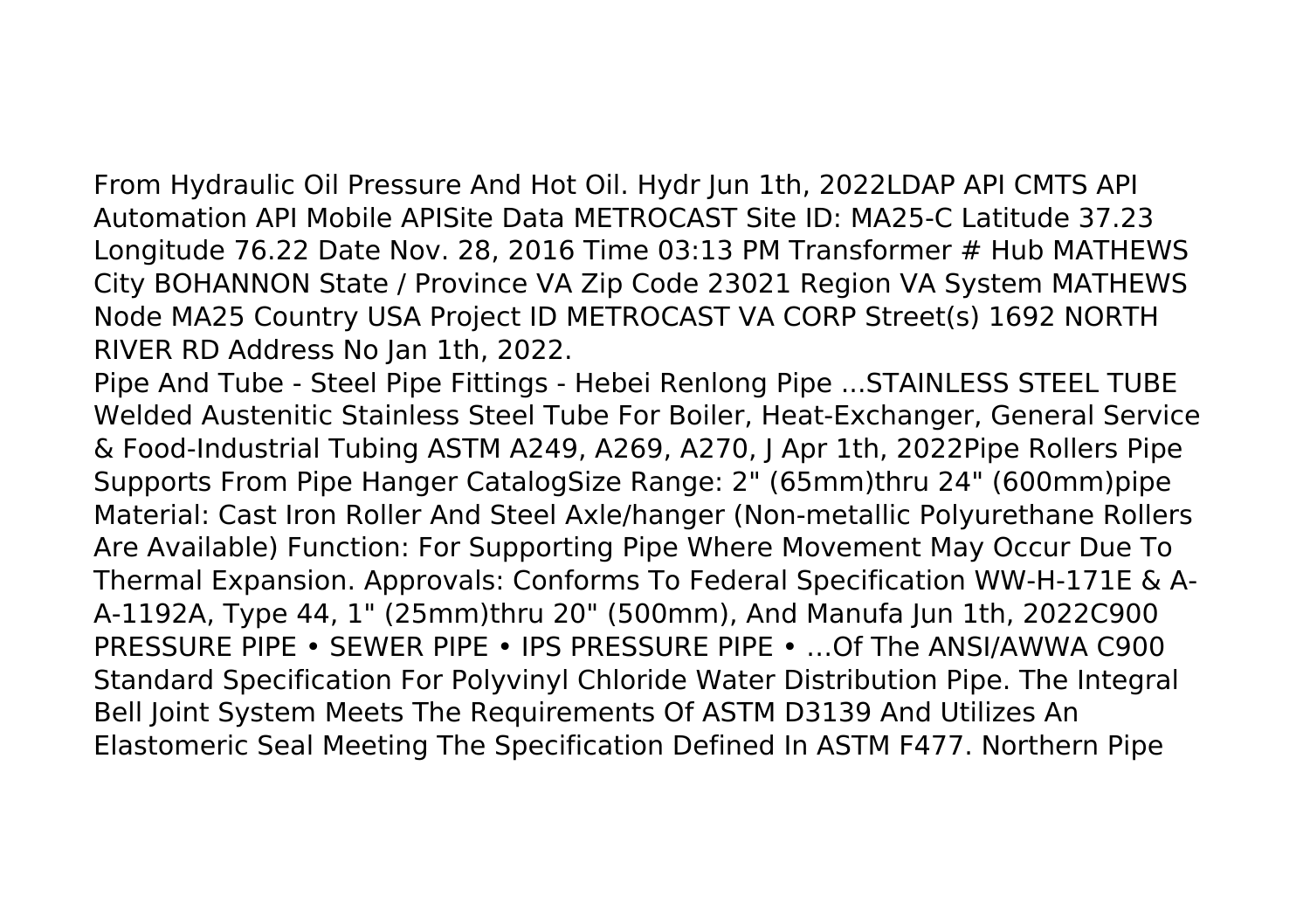Products ANSI/AWWA C900 Pressure Pipe For … Mar 1th, 2022. PIPE / PIPE THREAD DIMENSIONS Nominal Pipe Sizes Do Not ...Column 1 Or 2 Of Chart. The Dimension In Column 3 Will Be Your Nominal Pipe Thread Size. Female Threads: Measure Top Diameter Of Thread At "B"; Find Figure Nearest This Dimension In Column 1 Or 2 Of Chart. The Dim Feb 1th, 2022Pipe & Cable Part 3 Pipe Supports - Pipe And CableFOR STEEL PIPE PART NO. FM125-021 FM125-027 FM 125-034 FM125-043 FM125-048 FM 125-060 FM125-076 FM125-089 FM125'115 FM125-140 FM125-168 FM125-220 FM125-273 FM125-324 FM125-355 FM125408 FM125457 PIPE DIA. 20nb 25nb 32nb 40nb 50nb 65nb 80nb 1 OOnb 125nb 150nb 200nb 250nb 300nb .350nb 400nb 450nb D 27 34 60 76 89 115 168 220 273 324 355 408 457 91 98 Mar 1th, 2022Tool Based Requirement Traceability Between Requirement ...It S Free Toregister Here To Get Book File PDF Tool Based Requirement Traceability Between Requirement And Design Artifacts . ... Ulysses S Grant Memoirs And Selected Letters Personal Memoirs Of Us Grant Selected Letters 1839 1865 Library Of America Feb 1th, 2022.

BEST INTEREST EDUCATION REQUIREMENT OHIO RequirementAll Agents (and Recommenders) Are Required To Take The Following Continuing Education Classes Prior To Soliciting, Negotiating Or Selling An Annuity To An Ohio Resident: A. The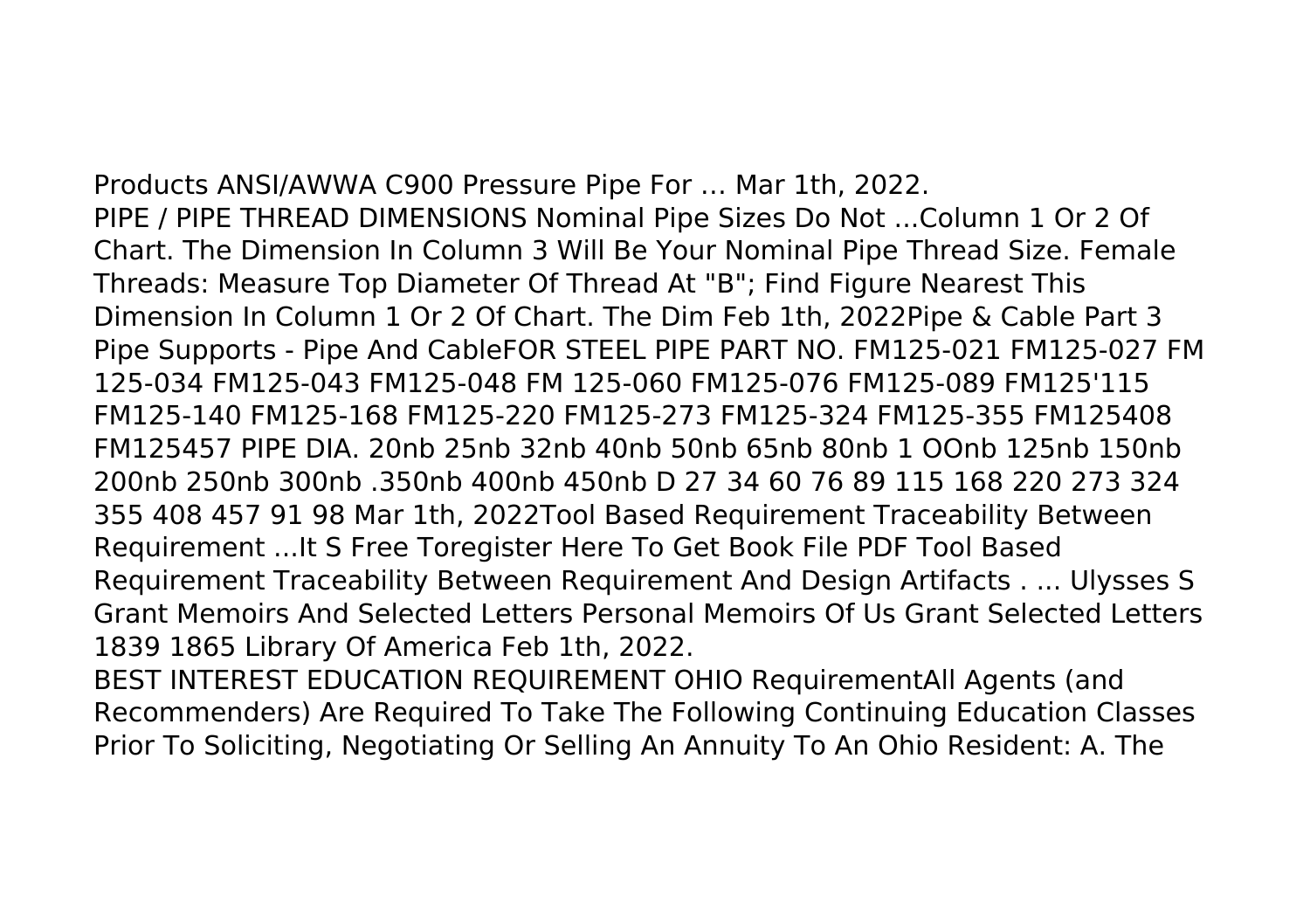State- Approved Four-hour Annuity Suitability Course B. A One-hour Best Interest Apr 1th, 2022Api Api Spec 5l 45th Edition Specification For Line PipeRead Online Api Api Spec 5l 45th Edition Specification For Line P Jun 1th, 2022OD Weight Wall Th. Grade API Drift ConnectionVAM® TOP HT (High Torque) Is A T&C Connection Based On The Main Features Of The VAM® TOP Connection. This Connection Provides Reinforced Torque Capability For Liners And Where High Torque Is Anticipated Due To String Rotation During Running Operations (torque Rotating Liner While Running, Rotating Casing When Cementing).It Has Been Tested As ... Jul 1th, 2022. Dimensions And Weights Per Metre - Steel Pipe Per ANSI ...Dimensions And Weights Per Metre - Steel Pipe Per ANSI/ASME B36.10M. Nominal Pipe Size OD Schedule 10 Schedule 20 Schedule 30 Schedule 40 Standard (STD) Schedule 60 Extra Strong (XS) Schedule 80 Schedule 100 Schedule 120 Sc May 1th, 2022Istruzioni Per Il Montaggio, Per L'uso E Per La ManutenzioneWOLF GMBH / POSTFACH 1380 / D-84048 MAINBURG / TEL. +49.0.875174-0 / FAX +49.0.875174-1600 / Www.WOLF .eu IT 3062163\_201707 Con Riserva Di Modifiche Istruzioni Per Il Montaggio, Per L'uso E Per La Manutenzione Collettore Solare Ad Alto Rendimento TopSon F3-1 / F3-1Q Montaggio Sopra Tetto Con Sistema Di Montaggio AluPlus Jan 1th, 2022Per La "Domanda Di CONTRIBUTO PER I LIBRI DI TESTO Per ...ER.GO SCUOLA – GUIDA PER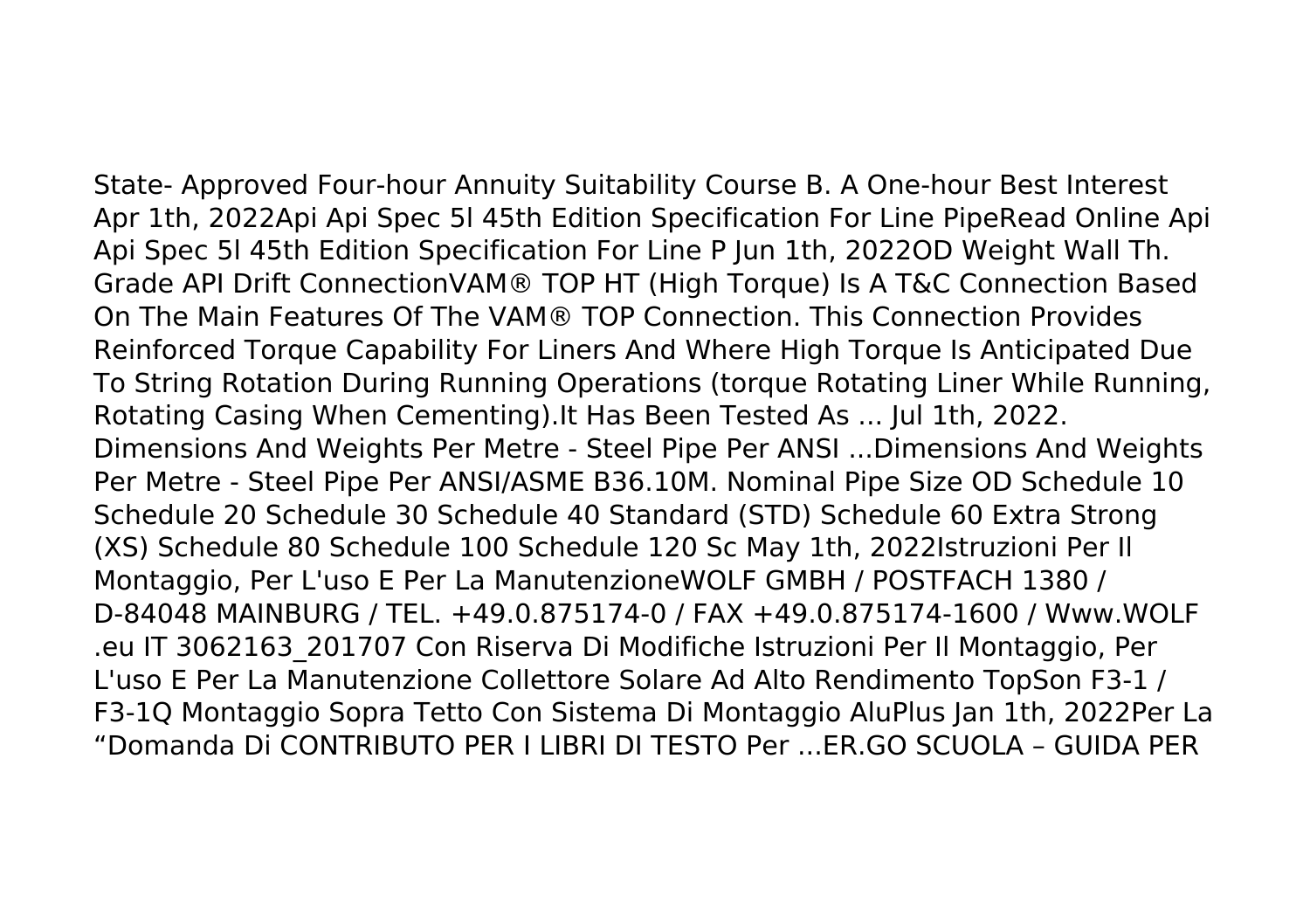L'UTENTE V. 1.1 – 22/07/2016 – S.I.A. ER.GO 12 La Fase 5 Vengono Riportati I Recapiti Dello Studente Inseriti In Fase Di Registrazione E Devono Essere Inseriti I Dati Dell'attestazione ISEE (l'inserimento è "guidato", Ovvero Vengono Indicati Gli Eventuali Jul 1th, 2022.

PER CONOSCERE PER NON DIMENTICARE PER IMPARAREAuschwitz, Come Negli Innumerevoli Altri Campi Di Concentramento E Di Sterminio Creati Dalla Germania Nazista, Erano Stati Commessi Crimini Di ... "La Signora Direttrice Manda Questo Premio Per La Bambina Elena O.; Non Deve Venire Domani Alla Premiazione Per Non Profanare Le May 1th, 2022Energy Charge (per KWh) Base Charge Per Month Per KWhElectricity Facts Label Champion Energy Services, LLC PUC #10098 Residential Service ⇒ Champ Saver-24 Oncor Electric Delivery 9/28/2021 Electrici May 1th, 2022PREMIUM LIST \$20.00 Per Entry Per Dog Per Test AKC All ...Responsibility, He/she Has The Authority To Stop The Lure In Any Potentially Dangerous Situation And Signal The Handler To Retrieve The Dog On The Course. • Dog(s) And/or Person(s) Exhibiting Conduct Detrimental To … Jul 1th, 2022. Requirement For Use Of Hook Latches - ANSI/ASME API And OSHARequirements For Hook Latches Are Outlined By ANSI/ASME OSHA And API. The User Is Responsible To Meet These Requirements. To Assist The Product User, The Documents And Their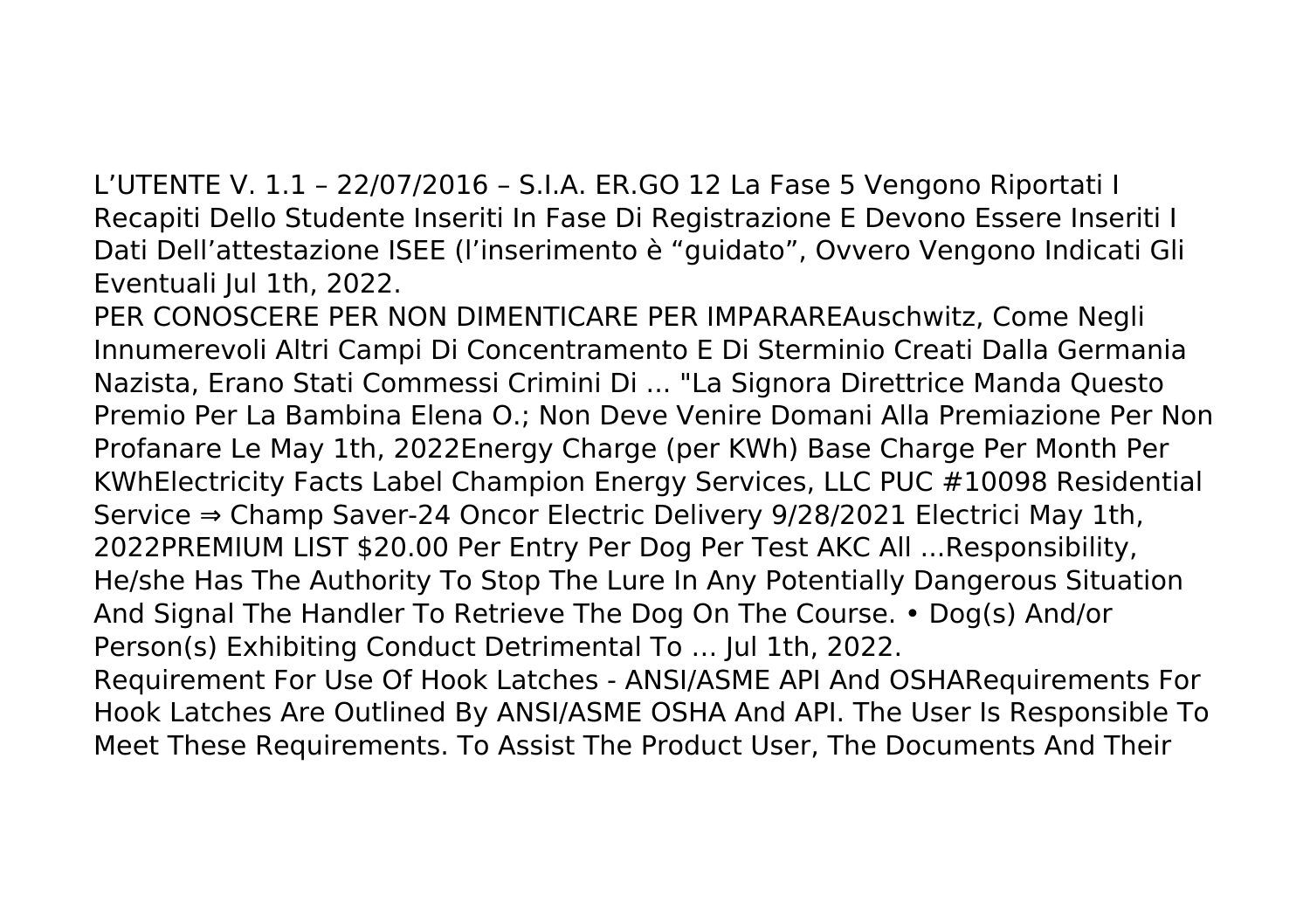Specific Requirements Are Listed Below: 1. ANSI/ASME B30.10-2005 Hooks States, "When A Latch Is Provided, It Shall Be Designed To Retain Such Items Jul 1th, 2022Common IPC-6012D/DS Requirement Differences Per Product ...3.2.6.2 Per IPC-TM-650 2.4.18.1 Electrodeposited Copper Elongation > 12% > 12% > 18% 3.2.6.2 Per IPC-TM-650 2.4.18.1 3.5.4.5 Between 5 µm [0.000197 In.] And 80 M [0.00315 In.] With Preferred Depth 13 µm [0.000512 In.] None Allowed 90 µm [0.00354 In.] Min. Unless Specified N May 1th, 2022Design And Fabrication Of Pipe Bending And Pipe RollingAbstract: This Paper Presents The Design And Fabrication Of Combined Pipe Bending And Pipe Rolling Machine. There Is No Single Machine Made To Perform Both Rolling And Bending Operations. Hence We Have Selected This Project To Design And Fabricate Combined Bending And Rolling Of Pipe Using Single Power Source. Jan 1th, 2022.

Butt Weld Pipe Fittings Company,forged Pipe Fittings ...Hebei Haihao Group Email: Sales@haihaogroup.com Www.haihaopiping.com May 1th, 2022Pipe Solutions Thermal Pipe Expansion BrochureSolving Thermal Expansion, Building Settlement Movement, Noise, Vibration, De-aeration & Dirt Problems In Pipes And Plant Pipe Solutions Ltd., Head Office, Hornbeam Park Oval, Harrogate, HG2 8RB Tel:01423-878888 Fax:01423-878880 Email:sales@pipesolutions.co.uk